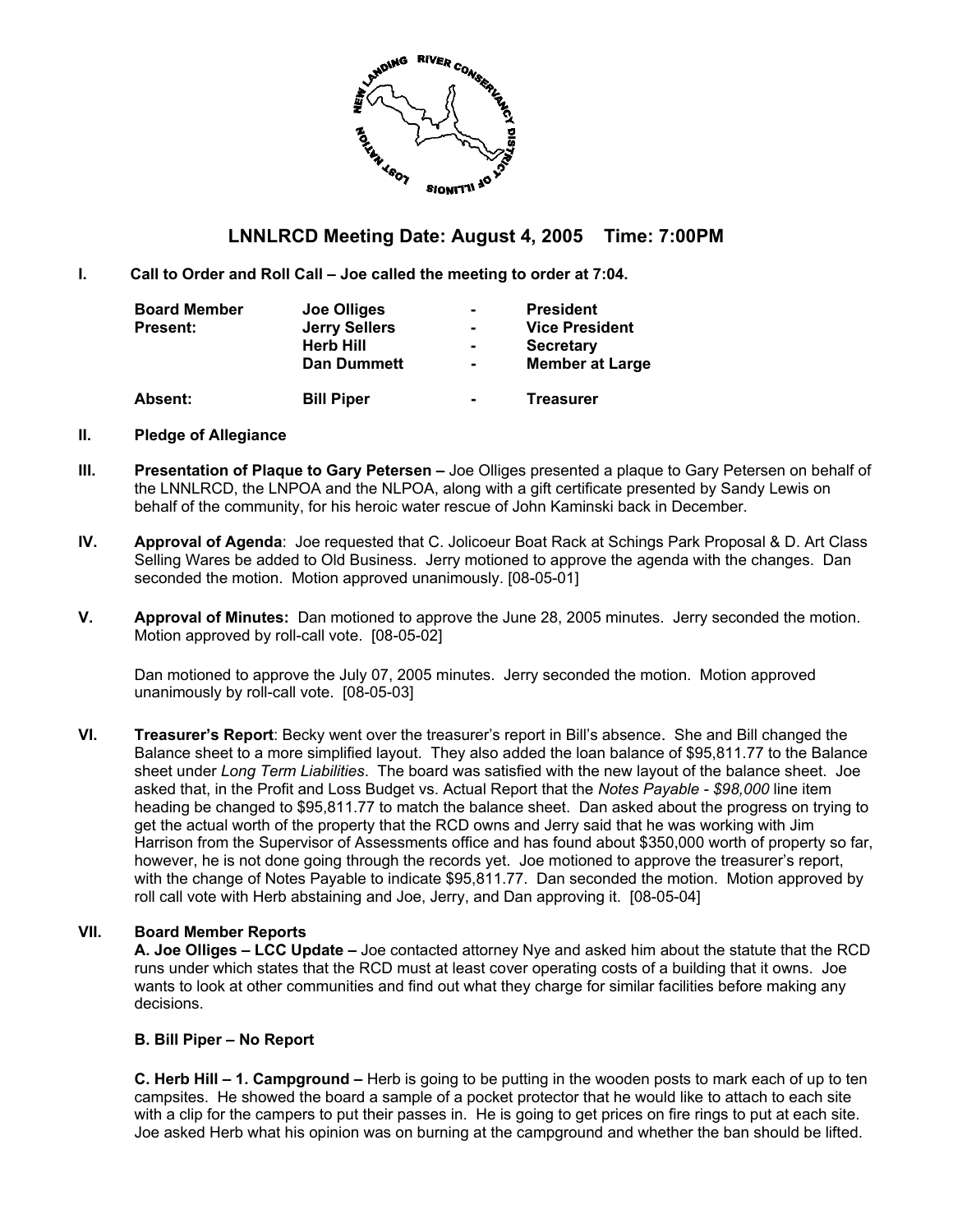He added that it was pretty green down there. The board agreed to lift the open burning ban at the campground.

**2. Finishing Work at LCC** – Herb is trying to work with Mike from Superior, as he is not satisfied with the lack of grass that is there, despite the RCD's continual watering of the lawn. Herb put down more fertilizer and grass seed and will try to get a final tally of the expenses to be taken from Superior's bill so that he can get them a final payout.

**D. Jerry Sellers –** Jerry, Joe, and Frank Durkin went to the IALC meeting yesterday, which they found to be very informative. The topic was Utilities. Woodhaven represented themselves in their rate case.

**E. Dan Dummett** – Tennis Courts – In the fall Dan may be able to talk with the company who did the City of Dixon's tennis courts – they are all really busy this summer.

#### **VIII. Employee Reports**

#### **IX. Old Business**

**A. LMC Update** – Jerry read his 5-step recommendation to the LMC from the RCD (see attachment 1). The LMC got their first laboratory report back from Peoria and some volunteers also got started in reinitiated Sechi test readings of the lake, which measures clarity. Tina O'Malley did it back in 2001 for a couple of months and the fishing club did it a couple of years ago for a couple months. The report that they got back from the lab indicated that they have a phosphorus problem in the lake. Nitrate levels, however, were low. Dan asked if they can tell what the cause of the high phosphorus count is and Jerry said that it could be coming off of the farmers' fields upstream, if they are using some sort of phosphorus based materials for agriculture, or it could be something coming off of the lakefront properties. Jerry continued that in everything he has read, phosphorus is the biggest contributor to lake problems, however, it can be remediated with, for example, aluminum salts. He added that there would have to be more research done first. Joe asked whether the high phosphorus reading could be coming from bad septic systems leaching into the lake and Jerry said that for it to be caused by the septic systems, there would have to be both high phosphorus and high nitrate levels and our nitrate levels are very low so that indicates that it is not caused by septic systems.

Dan Pierce has agreed to meet on August 23<sup>rd</sup>. with Jerry and Frank to review Orland's property. He has also agreed to have a specialist come in to develop a pasture management program for Nachusa and Orland's property. Frank Orland gave Jerry permission to get the county soil and water conservationist involved in the situation and would be willing to meet with him sometime in September or October.

Beaver – Tom Clarey spoke with Sid Butler after doing a scan of the shoreline past the creek and there is no activity that he has noted. Sid said that this is the time of year that they are going to be out with their young, rather than gnawing trees. Tom did see two dens, which they will monitor. Sid said that as soon as they see any more damage or gnawing activity to give him a call. Jerry said that if anyone sees any beaver activity, to give him a call or e-mail him.

**B. Golf Cart –** Joe spoke with Chuck Corley with the EPA office down in Springfield who said that the EPA doesn't have a rule that allows the cart to remain in the lake. The RCD has also spoken with Ron Palumbo, out of the IDNR office in Rochelle, who has spoken to John Kaminski. Ron conferred with his boss, Kurt Lewis, and they both have declined to issue any citations for the cart being in the lake due to the lack of any evidence of pollution or fish kill. Joe invited John Kaminski to the meeting to speak on his behalf. Joe said that his own personal feeling that the cart is not a detriment to the lake, however, as the EPA said in his conversation with them, if the RCD allows it to remain in the lake, they are sending out a message to anybody who wants to get rid of something that they can dump it in the lake because the RCD won't do anything about it. Now their dilemma is finding the cart. It was suggested that perhaps they could find a diving team that would like to practice, however, the only local one that Joe is aware of is the Byron Fire Dept.

John read off his letter, which indicated that, with the assistance of a number of people, he attempted to locate the golf cart, spending two days using two boats and two depth finders, a probing pole, drag chains, and scuba diving gear. Additionally, a number of other helpful fishermen covered the area with their boats and fish finders. They found various other items in the lake, presumably put in to provide structure for the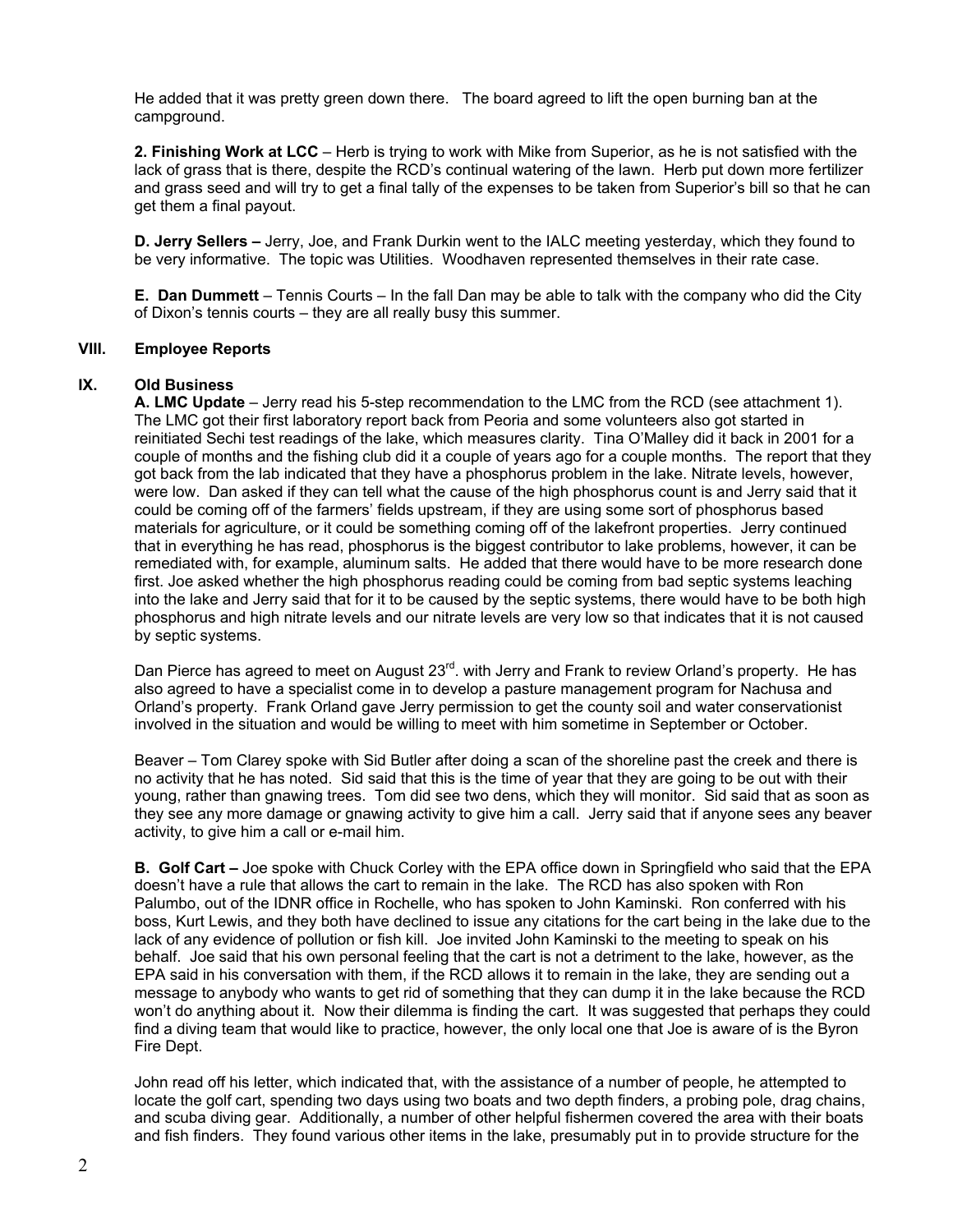fish, unfortunately, no golf cart. Because he cannot locate the cart at this time, he feels that it would be no more of a danger than the aforementioned structure that is there and asks that further attempts to locate the cart be deferred until such time as there is a more reasonable chance of locating it, for example, when the lake is lowered for dredging or the boards go out. If the RCD requires his presence at future meetings, he asks that they contact him, as he is usually available to attend. He finished off saying that he has, through the years, been a good guardian of the lake and remains committed to this principle. John spoke with Bill Piper who knows someone (who was on vacation at the time) who may have a much more powerful and accurate fish finder. When the gentleman gets back from vacation, they are supposed to get together and attempt to locate the cart. Jerry suggested to John that he put something in the next newsletter to inform the public what he has been doing to try to get the cart out. The board was satisfied that John has been doing all that he can to get the cart out. His next course of action will be either to get in contact with the gentleman who has a more powerful fish finder or to possibly try to locate a local diving group who may be interested in practicing their diving in the lake. John may put an article in the newsletter asking that if anyone finds it to give him a call so that he can retrieve it.

**C. Chuck Jolicoeur Boat Rack Proposal –** Chuck would like to construct a boat rack on Schings Park (to the same specifications as the other boat racks on RCD property, except not as deep) to store his boats and a couple of his neighbors boats. Also, anyone else would be allowed to use the rack if there is space available. Joe said that his concern would be that the RCD maintains the property and mowing and weed whacking around the racks would be harder and more costly than the regular mowing that is done there now. He said that there are still open spots on the racks that are up now and that once the RCD does a boat round up, there will be more available spots. Jerry was afraid it would set a precedent wherein other people would want to build boat racks. Herb agreed that if they have empty spaces on boat racks, we don't need more racks at this time. Dan was concerned with the liability on it would be. Jerry feels that if another boat rack were needed, that area would be a likely spot for one to be built, and only by the RCD. Tabled until September.

#### **D. Art Class Request to Sell Wares in Lake Court Center**

Joe asked the attorney whether there was anything the statutes that the RCD runs under that prohibit the selling of wares on our property. Attorney Nye responded as follows:

There is nothing to prevent the Board from authorizing the sale of wares on District property from time to time. Most of our governmental clients do not very often authorize such sales, however, unless they are of a non-profit or charitable nature to providing food services for specific events.

The board will take each request to sell items on RCD property on a case by case basis with their allowing the art group to sell their paintings not be a precedent setting motion.

Jerry motioned to allow the art group to sell and display prices on and sell their paintings at the art show scheduled on October 9<sup>th</sup>, 2005. Dan seconded the motion. Motion approved unanimously by roll-call vote. Motion approved unanimously by roll-call vote. [08-05-05]

Jerry said that if the art group wants more than just the RCD district community to be able to attend this event, then they need to get permission from each of the POAs to allow people to travel on their roads.

#### **X. New Business** -

**A. Orland/Kiburz Shoreline Improvement** – The dock that they want to construct is 10' by 5' and will only hang over the water by 2 feet and will be located 2 feet above the water level. Joe motioned to approve the 10' by 5' dock Orland Kiburz shoreline improvement request, property of which is located at the north end of the lake between the dam and the North Beach. Jerry seconded the motion. Motion approved unanimously by roll-call vote. [08-05-06]

Joe scheduled an executive session, topic: acquisition, tonight, upon adjournment of this meeting and after the Tax Levy hearing on August  $16<sup>th</sup>$ .

#### **XI. Guests/Public Opinion**

**(Limit 10 minutes per guest/group. Please hold all comments until this time).**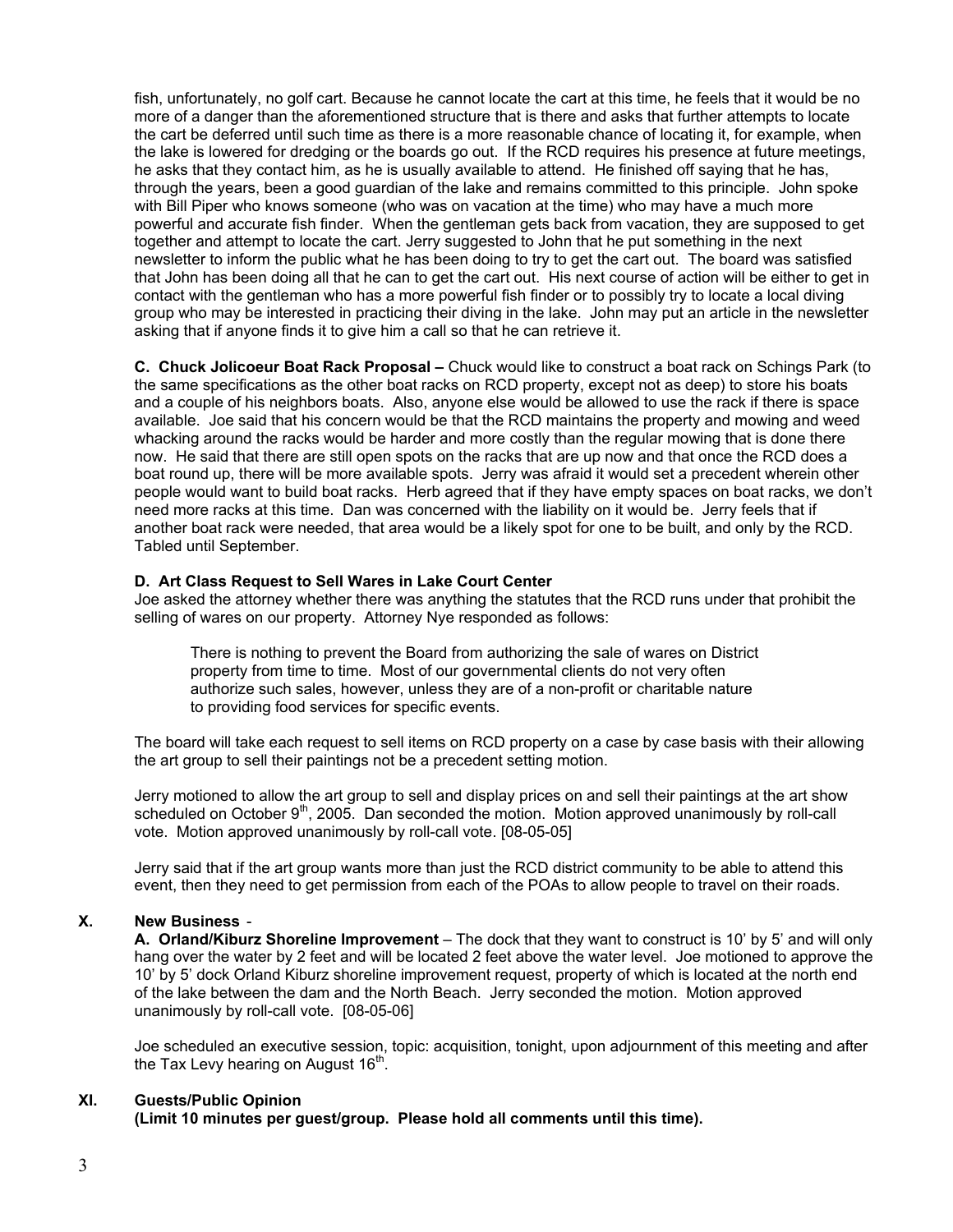**1. Gene Bronkema – Floating Dock –** Gene asked what will be done with the floating dock and Jerry said that it will be discussed at the next fishing club meeting. Tim may have an idea of putting it in on the south end of the lake on lots 12 and 13 on Oak Lane.

**XII. Adjourn:** Jerry motioned to adjourn the meeting at 8:40PM. Dan seconded the motion. Motion approved unanimously by roll-call vote. [08-05-07]

### **Next Scheduled Date: August 16<sup>th</sup> Tax Levy**

#### **August 4th Motion List:**

1. Joe requested that C. Jolicoeur Boat Rack at Schings Park Proposal & D. Art Class Selling Wares be added to Old Business. Jerry motioned to approve the agenda with the changes. Dan seconded the motion. Motion approved unanimously. [08-05-01]

2. Dan motioned to approve the June 28, 2005 minutes. Jerry seconded the motion. Motion approved unanimously by roll-call vote. [08-05-02]

3. Dan motioned to approve the July 07, 2005 minutes. Jerry seconded the motion. Motion approved unanimously by roll-call vote. [08-05-03]

4. Joe motioned to approve the treasurer's report, with the change of Notes Payable to indicate \$95,811.77. Dan seconded the motion. Motion approved by roll call vote with Herb abstaining and Joe, Jerry, and Dan approving it. [08-05-04]

5. Jerry motioned to allow the art group to sell and display prices on and sell their paintings at the art show scheduled on October 9<sup>th</sup>, 2005. Dan seconded the motion. Motion approved unanimously by roll-call vote. Motion approved unanimously by roll-call vote. [08-05-05]

6. Joe motioned to approve the 10' by 5' dock Orland Kiburz shoreline improvement request, property of which is located at the north end of the lake between the dam and the North Beach. Jerry seconded the motion. Motion approved unanimously by roll-call vote. [08-05-06]

7. Jerry motioned to adjourn the meeting at 8:40PM. Dan seconded the motion. Motion approved unanimously by roll-call vote. [08-05-07]